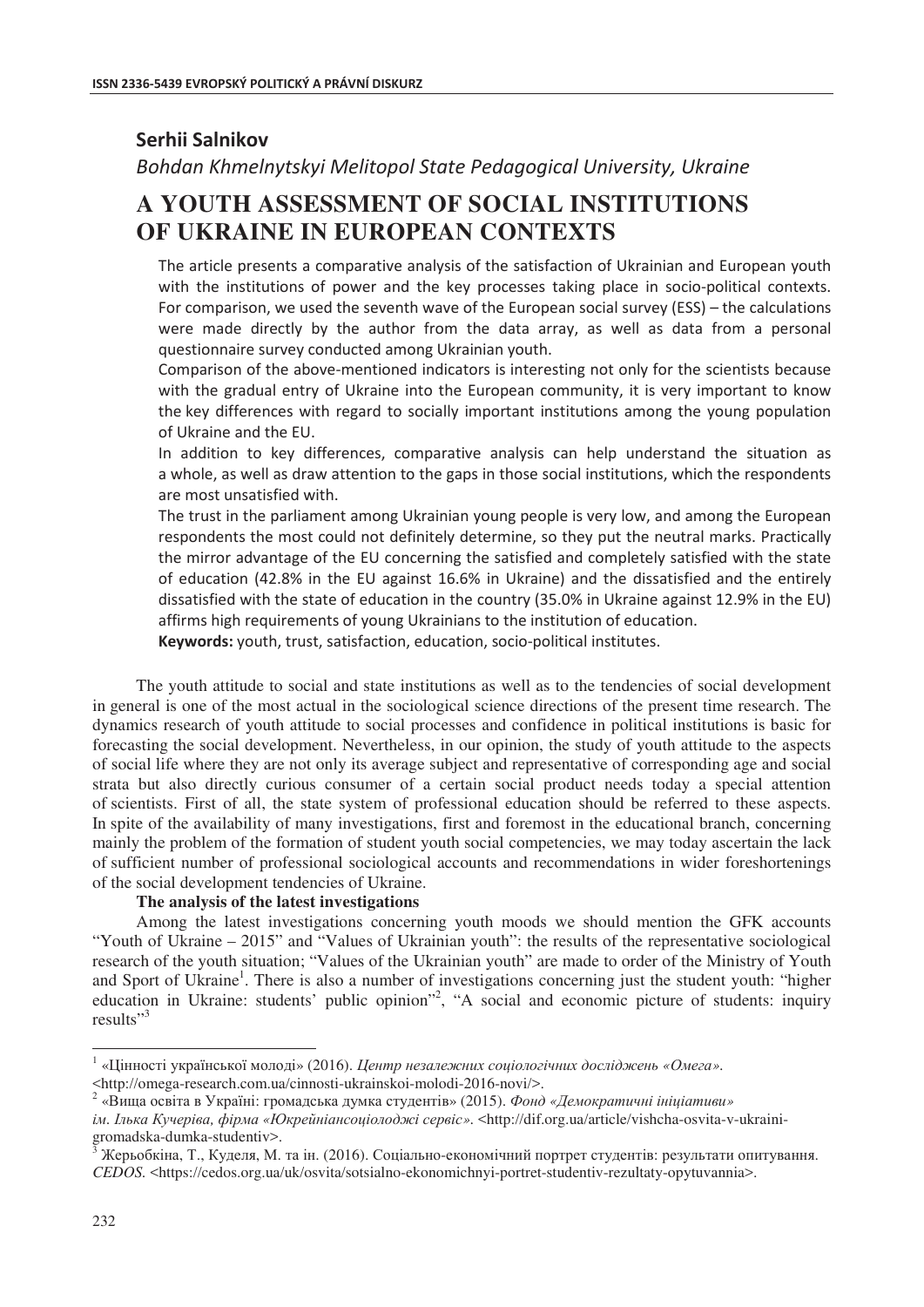$\overline{a}$ 

The aim of the article is the comparative analysis of Ukrainian and European young people's satisfaction with basic categories of social and political life. Our work deals with the data of the following five indices:

1. Trust in the country's parliament. 2. How to be satisfied with life as a whole. 3. How to be satisfied with the national government. 4. How to be satisfied with the way democracy works in the country. 5. How to be satisfied with the country's education.

For the analysis we used the ESS seventh wave data and our own questioning data carried out in November 2016 among young people of the age cohort chosen from the ESS data life (n=320). The questions and the scale of answers in the questionnaire were exactly the ones used in the ESS survey. For more convenient interpretation in the charts with answers we use the five-grade scale side by side with the eleven-grade one, where every grade has a certain statement.

The basic results.

## **How to be satisfied with life as a whole.**

The index of being satisfied with life as a whole has long been used in science in the complex measuring of a country, and it is not a less important index than, for example, indices of the gross domestic product level. Personality's being or not being satisfied with life as a whole always depends on the surroundings in which personality is both on the microlevel (a family) and on the macrolevel (a country). Different world scientists periodically publish reports with the rating of countries, disposed depending on citizens' perceiving their own life satisfaction, and in this list Ukraine is located far behind from all the civilized world – according to the data given in the WORLD HAPPINESS REPORT 2016 our country takes the  $123<sup>rd</sup>$  place<sup>1</sup>. The individual theme for discussion is youth's satisfaction with life as a whole where only separate researches exist, even in world science<sup>2</sup>. Comparing the ESS inquiry data with our own survey, we can state the following:

The largest number of respondents from Ukraine and the EU countries proved to be "sooner satisfied" with their life as a whole, at which 41% and 64% correspondingly pointed out. Every tenth respondent proved to be completely satisfied with life: 10 among Ukrainians and 12% among European young people. It is quite natural that the EU youth have more optimistic views. Thus, the respondents among the Ukrainian youth, being not satisfied with their life, are twice as many as the respondents from Europe who gave the same answers (8% and 3% correspondingly). Almost the same number of respondents proved to be entirely dissatisfied: 1% among the Ukrainians and 0.5% among the youth of the EU countries (see Chart 1).

| "<br>۰, |  |
|---------|--|
|---------|--|

| Satisfaction with life as a whole, % |      |           |                                          |      |           |
|--------------------------------------|------|-----------|------------------------------------------|------|-----------|
| 11-grade scale                       | EU   | <b>UA</b> | 5-grade scale                            | EU   | <b>UA</b> |
| entirely dissatisfied                | 0.5  |           | entirely dissatisfied                    | 0.5  |           |
|                                      | 0.3  | 2         |                                          |      |           |
| $\overline{2}$                       | 1.4  | 1.5       | sooner dissatisfied                      | 3.8  | 8.4       |
| 3                                    | 2    | 4.9       |                                          |      |           |
| 4                                    | 2.8  | 7.3       |                                          |      |           |
| 5                                    | 7.4  | 13.7      | partly satisfied,<br>partly dissatisfied | 18.3 | 38.6      |
| 6                                    | 8.1  | 17.6      |                                          |      |           |
| 7                                    | 19.3 | 19.5      |                                          |      |           |
| 8                                    | 27.9 | 15.1      | sooner dissatisfied                      | 64.6 | 41.9      |
| 9                                    | 17.3 | 7.3       |                                          |      |           |
| completely satisfied                 | 12.9 | 10.2      | completely satisfied                     | 12.9 | 10.2      |

<sup>&</sup>lt;sup>1</sup> Helliwell, J. (2016). World happiness report. <http//worldhappinessreport/wp-content/uploads/sites/2/2016/03/ hr-VI\_web.pdf>.

<sup>2</sup> Proctor, C. (2003). Youth life satisfaction: A Review of the Literature Carmel L. *Proctor research gate*.

<sup>&</sup>lt;https://www.researchgate.net/pulication/225529883\_Youth\_Life\_Satisfaction\_A\_Review\_of\_the-Literature>.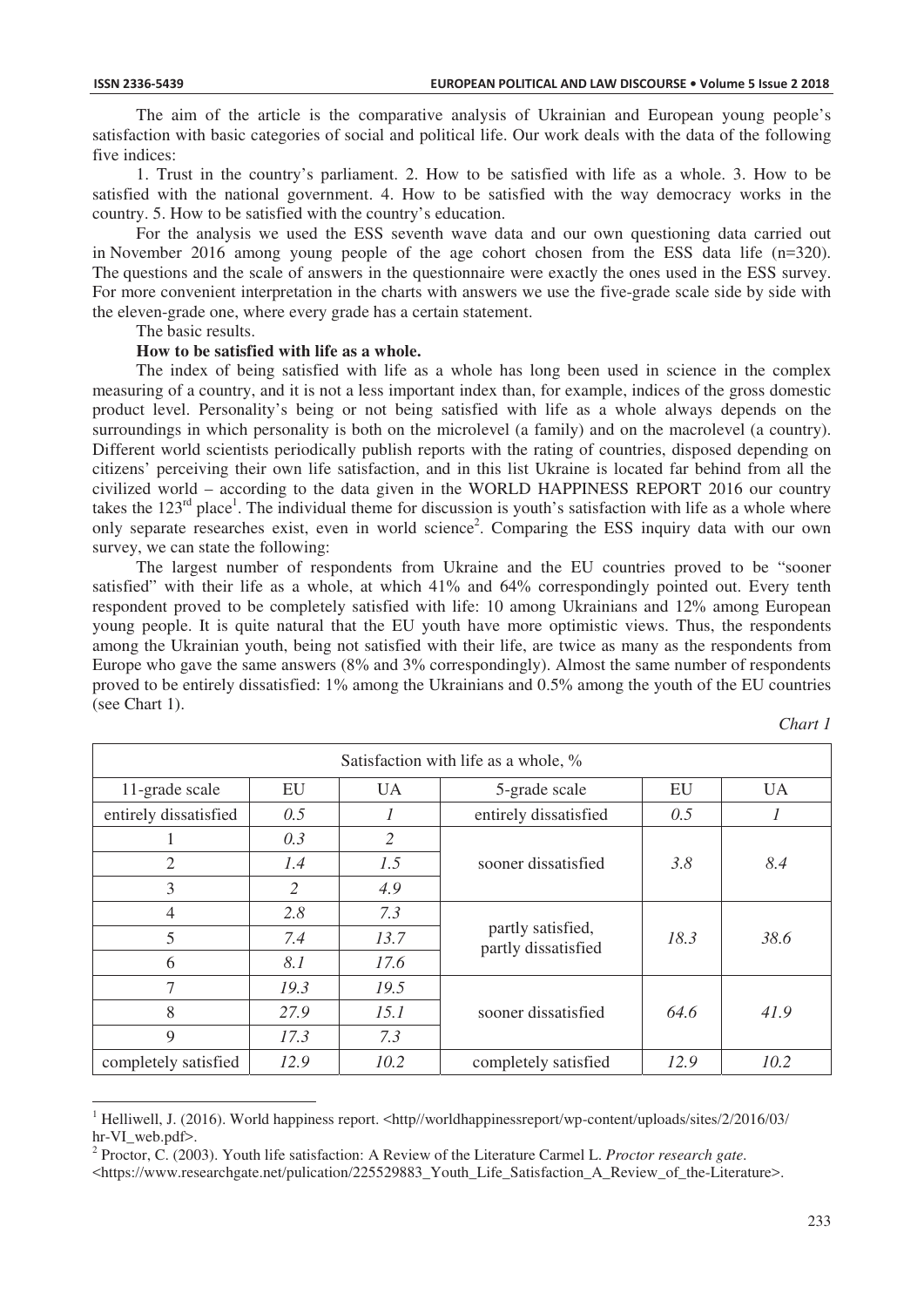### **ISSN 2336-5439 EVROPSKÝ POLITICKÝ A PRÁVNÍ DISKURZ**

The number of the answers of the respondents from Ukraine, who were taken to the cohort of those ones whose grades were interpreted as "partly satisfied, partly dissatisfied" with their own life (the respondents' grades were 4, 5, 6 according to the 11-grade scale) exceeds the number of the European youth's answers twice: 38% among the Ukrainians and 18% among the Europeans.

If we consider the respondents grades according to the 11-grade scale, we can see that the number of the Ukrainian young people, who estimated their own life from 0 to 5 grades, twice exceeds the number of the European youth (Chart 1).

**How to be satisfied with the national government.** The index of being satisfied with the national government is one of the key ones in estimating the home policy of a country. In comparing the answers of the youth of Ukraine and the EU countries a great difference of the grades was expected enough (Chart 2). The entirely dissatisfied with the national government of their country proved to be less than every  $10<sup>th</sup>$ respondent from the EU countries (8%), while the dissatisfied young Ukrainians with their government proved to be above twice – every fifth citizen (21%). The number of the respondents from Ukraine, who pointed out at dissatisfaction with their government, makes 51%, and they form 26% among the European youth. The polled people, who could not definitely estimate their satisfaction with the national government (the assessment is 4,5 and 6 grades according to the 11-grade scale) make almost half the respondents from the EU countries (45%) and almost a quarter from Ukraine (23%). That is, greater uncertainty is inherent in the European youth in this matter and therefore they give more neutral grades (Chart 2). The satisfied youth from the EU with their national governments turned out to be six times more than the young respondents from Ukraine (19% and 3% respectively). The completely satisfied youth with their government form less than 1 per cent. The difference between the EU countries and Ukraine is not statistically significant.

*Chart 2* 

| Satisfaction with the national government, % |       |           |                                          |       |           |
|----------------------------------------------|-------|-----------|------------------------------------------|-------|-----------|
| 11-grade scale                               | EU    | <b>UA</b> | 5-grade scale                            | EU    | <b>UA</b> |
| entirely dissatisfied                        | 8.00  | 21.80     | entirely dissatisfied                    | 8.00  | 21.80     |
|                                              | 4.90  | 11.70     |                                          |       |           |
| $\overline{2}$                               | 9.20  | 18.40     | dissatisfied                             | 26.10 | 51.50     |
| 3                                            | 12.00 | 21.40     |                                          |       |           |
| 4                                            | 13.50 | 6.30      |                                          |       |           |
| 5                                            | 18.10 | 13.60     | partly satisfied,<br>partly dissatisfied | 45.80 | 23.80     |
| 6                                            | 14.10 | 3.40      |                                          |       |           |
| 7                                            | 12.20 | 2.40      |                                          |       |           |
| 8                                            | 6.00  | 0.50      | satisfied                                | 19.50 | 2.90      |
| 9                                            | 1.20  | 0.00      |                                          |       |           |
| completely satisfied                         | 0.60  | 0.50      | completely satisfied                     | 0.60  | 0.50      |

**How to be satisfied with the way democracy works in the country.** According to the Institute of Sociology monitoring, the overwhelming majority of respondents declares that that they are not satisfied with the fact how democracy develops in Ukraine, though 69% of the polled people agree that just democracy is the best political regime for the country. Professor O. Shulha in good time observed: "In spite of the fact that the conscious active minority of Ukrainian citizens secured the preconditions for qualitative reforms in the field of democracy, it did not disturb the passive majority very much". We can interpret low indices of satisfaction with the way democracy works in the country owing to the fact that democracy is, first of all, the power of people (demos), and, as it was mentioned above, the passive majority is not ready to be a valuable subject of democratic processes. This can also partly be extrapolated to the Ukrainian youth. But democraticness can be called "governance" which was associated with the transparent process of taking decisions with attracting all the members of a community<sup>1</sup>. The facts of using the principles of effective governance namely frankness and transparence in taking decisions by the organs of the state

 $\overline{a}$ 

<sup>&</sup>lt;sup>1</sup> Про врядування. *Ресурсний центр ГУРТ*. <http://coop.governance.org.ua/?page\_id=5>.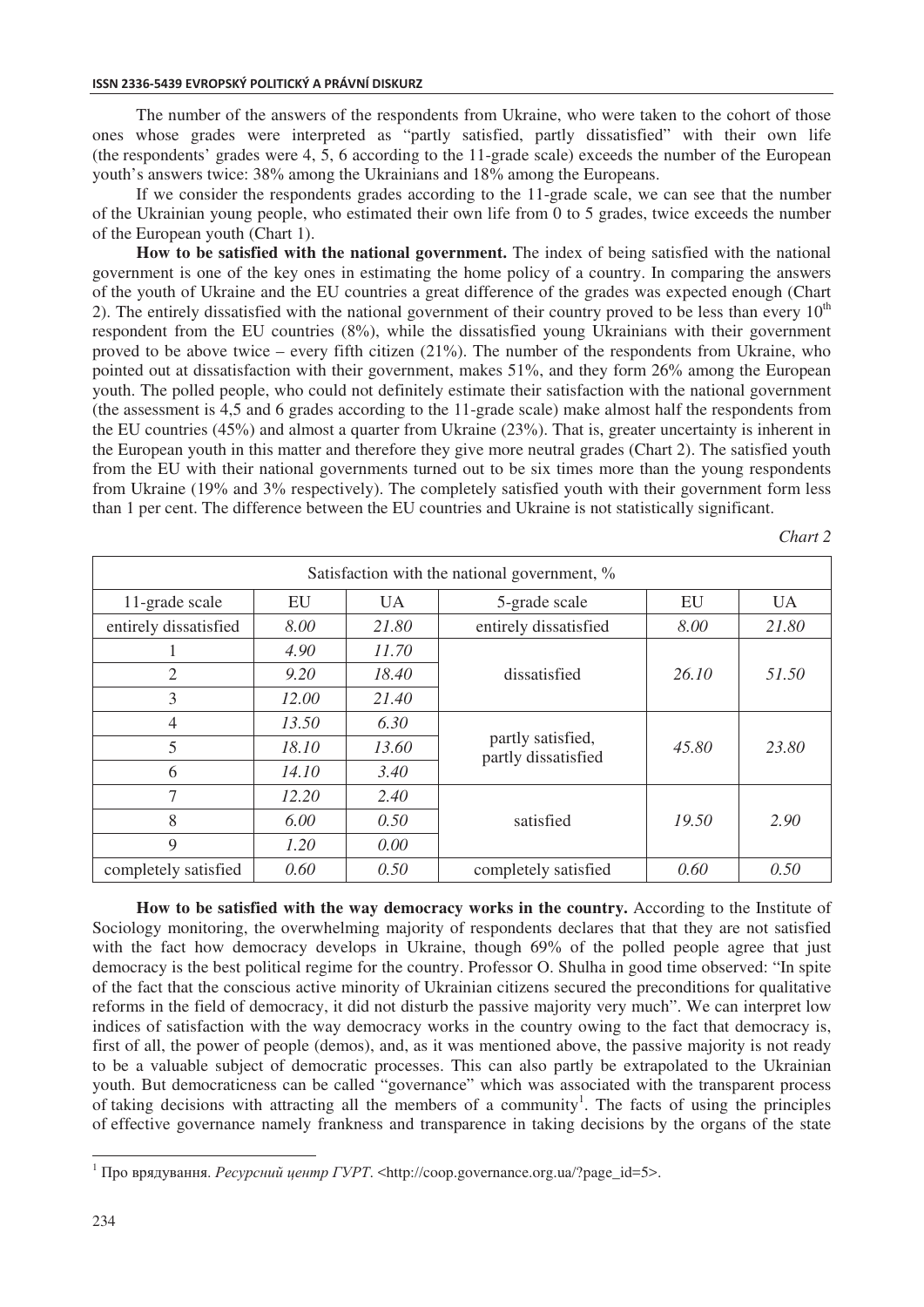power and local self-government, accountability to the community (which is a source of power) and attracting citizens to the process of taking decisions affirm democraticness of the process of governing in the state<sup>1</sup> (the dramatic effect of the situation is strengthened by the fact that Ukraine should simultaneously solve the complicated tasks: to overcome a lot of negative consequences of the authoritarian past, building up democracy, and at the same time to solve social and economic problems<sup>2</sup>, but the hereditary from the Soviet times lack of responsibility sensation in citizens for the state of affairs in the country is a norm).

Analyzing the quantitative data, the difference in the answers concerning satisfaction with the democratic processes between the youth of Ukraine and the EU countries is too great. The respondents from the EU countries, who expressed categorical dissatisfaction with the way democracy works, proved to be less than  $5\%$ , and those ones, who pointed out to dissatisfaction  $-16\%$ . Among the Ukrainian respondents these indices made 14% and 48% correspondingly, that is the majority of polled young people in either case pointed out to dissatisfaction with the way how democracy works in Ukraine. The difference in the answers of those people, who indicated that they were satisfied with the way democracy work, is egregious: 36% among the Europeans and only 2.4% among Ukrainians.

*Chart 3* 

| Satisfaction with the way democracy works in the country, % |      |           |                                          |      |           |
|-------------------------------------------------------------|------|-----------|------------------------------------------|------|-----------|
| 11-grade scale                                              | EU   | <b>UA</b> | 5-grade scale                            | EU   | <b>UA</b> |
| entirely dissatisfied                                       |      |           | entirely dissatisfied                    | 4.3  | 14.6      |
|                                                             | 2.6  | 16.15     |                                          |      |           |
| $\overline{2}$                                              | 5.2  | 18.9      | dissatisfied                             | 16.4 | 48.0      |
| 3                                                           | 8.6  | 12.6      |                                          |      |           |
| 4                                                           | 9.9  | 15.0      |                                          |      |           |
| 5                                                           | 16.7 | 15.0      | partly satisfied,<br>partly dissatisfied | 39.2 | 32.9      |
| 6                                                           | 12.6 | 3.9       |                                          |      |           |
| 7                                                           | 15.5 | 1.9       |                                          |      |           |
| 8                                                           | 14.6 | 0.0       | satisfied                                | 36.2 | 2.4       |
| 9                                                           | 6.0  | 0.5       |                                          |      |           |
| completely satisfied                                        | 4.0  | 1.0       | completely satisfied                     | 4.0  | 1.0       |

**The state of education in the country nowadays.** The level of education influences the efficiency of new generation social integrity, its readiness for independent life and successful activity in the modern world. But it will be no news for anybody that the main problem for Ukrainian education remains its quality. According to the results of the sociological investigation "Higher education in Ukraine: students' public opinion" the majority of the polled assessed the quality of higher education as 2.8 grades out of 5 (comparing with the investigation in 2011, this assessment was  $3.5$  grades)<sup>3</sup>.

Comparing the answers of the respondents from Ukraine and the EU countries, we ascertain that the number of the partly dissatisfied and completely dissatisfied with the state of education in the country nowadays is the largest just in Ukraine – three times more, in comparison with the answers of the EU countries respondents: 35% and 12% respectively who are not satisfied, and 6% and 2% correspondingly who expressed categorical dissatisfaction with education (Chart 4). The respondents who estimated the state of education in their countries as 4, 5, 6 grades, according to our scale, are *uncertain* – "both satisfied and dissatisfied" – there is almost no difference between them: 38% in the EU countries and 40% in Ukraine.

<sup>&</sup>lt;sup>1</sup> Про врядування. *Ресурсний центр ГУРТ*. <http://coop.governance.org.ua/?page id=5>.

<sup>2</sup> Латигіна, Н.А. (2008). Українська демократія сьогодні: спроби і помилки. Гуманітарний вісник Запорізької  $\partial$ ержавної інженерної академії, вип. 34.

<sup>«</sup>Виша освіта в Україні: громалська лумка стулентів» (2015). Фонд «Лемократичні інішіативи»

 $i$ *м. Ілька Кучеріва, фірма «Юкрейніансоціолоджі сервіс».* <http://dif.org.ua/article/vishcha-osvita-v-ukrainigromadska-dumka-studentiv>.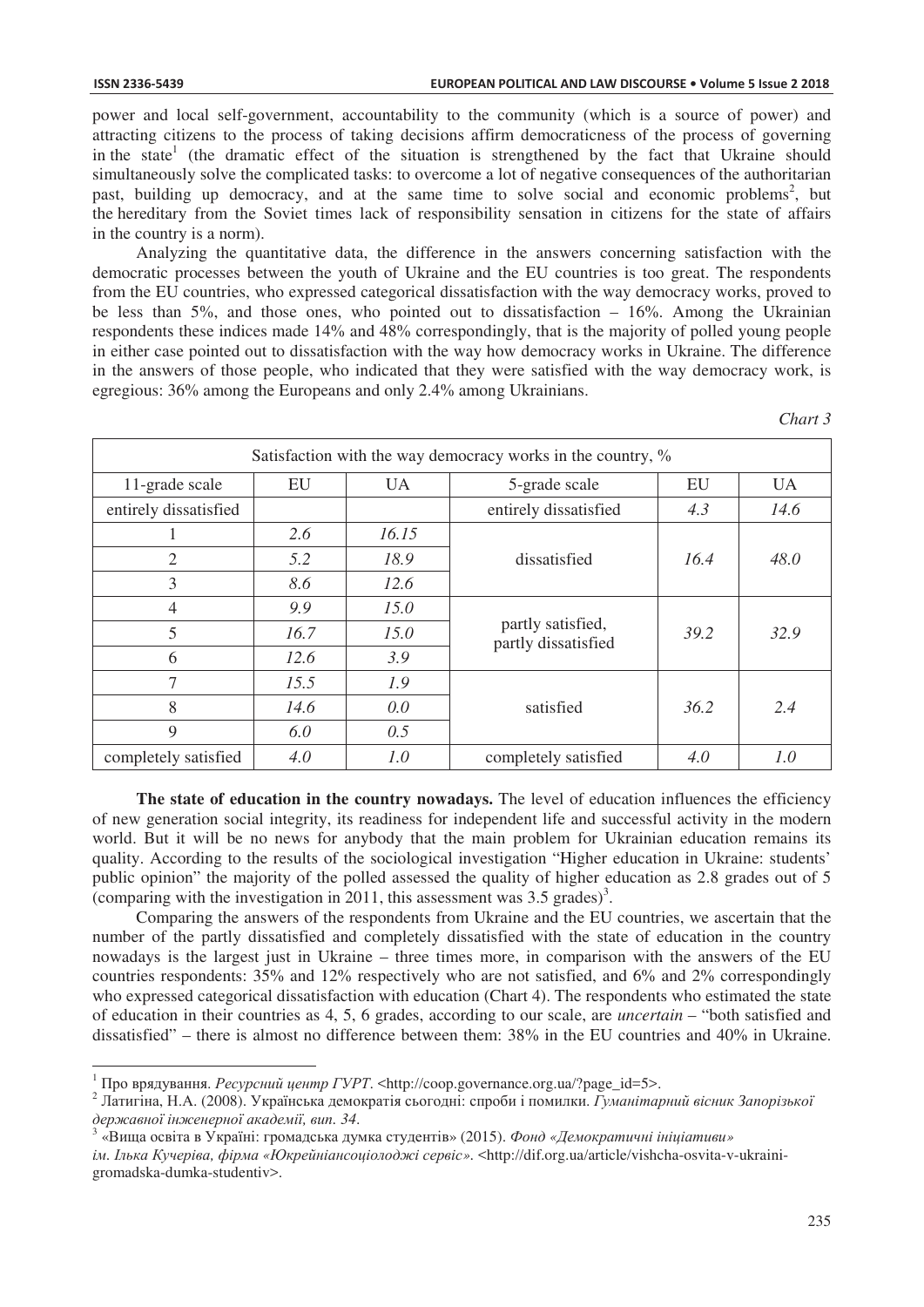| Satisfaction with education in the country, % |      |           |                                          |      |           |
|-----------------------------------------------|------|-----------|------------------------------------------|------|-----------|
| 11-grade scale                                | EU   | <b>UA</b> | 5-grade scale                            | EU   | <b>UA</b> |
| entirely dissatisfied                         | 2.1  | 6.3       | entirely dissatisfied                    | 2.1  | 6.3       |
|                                               | 1.7  | 10.7      |                                          |      |           |
| 2                                             | 4.3  | 7.8       | dissatisfied                             | 12.9 | 35.0      |
| 3                                             | 6.9  | 16.5      |                                          |      |           |
| 4                                             | 10.3 | 13.1      | partly satisfied,<br>partly dissatisfied | 38.0 | 40.3      |
| 5                                             | 13.8 | 18.0      |                                          |      |           |
| 6                                             | 13.9 | 9.2       |                                          |      |           |
| $\tau$                                        | 18.4 | 10.2      |                                          |      |           |
| 8                                             | 15.6 | 4.9       | satisfied                                | 42.8 | 16.6      |
| 9                                             | 8.4  | 1.5       |                                          |      |           |
| completely satisfied                          | 4.2  | 1.9       | completely satisfied                     | 4.2  | 1.9       |

The satisfied with the level of education in the country among the Europeans proved to be 42% and the completely satisfied – 4 per cent. Among the Ukrainian youth the indices are considerably less: 16% of those who are satisfied, and the completely satisfied make less than 2 per cent. The low indices of satisfaction with the state of education by our people can be explained by many faults which are intrinsic to the educational surroundings: the material and technical basis condition (especially in provincial higher schools); the discrepancy between the education structure and the labour market needs; the low students' cultural level, their disinterest in qualitative education; the low quality of teaching and presence of plagiarism. All this cannot compete with the European education, where it is even very difficult to make a contract for university studies. According to the Democratic Initiative Fund inquiry, the absolute majority of students – 87% – considers the problem of improving higher education to be important, 36% of them refer this social task to urgent ones.

The national system of higher education of Ukraine, that started its formation since 1991, inherited a lot of features characteristic of the Soviet system of education, but at the same time it should be admitted that the mentioned national system is a reflection of its own evolution at this period. Of course, the voting for the Laws of Ukraine "On Education" (1996, 2017), "On Higher Education" (2002, 2014) and Ukraine's joining the Bologna Process  $(2005)^1$  made a considerable influence on the system of higher education of Ukraine. The substantial hesitations (from the frank striving for imitation and the elementary attaching), typical of the state educational policy, were the reason of changes in the attitude to the integration with the European space of higher education<sup>2</sup>. From 2010 till 2014 a good few of right pro-European slogans were proclaimed and the necessity of essential changes in the field of higher education was declared, but at the same period hindering the voting for a new legislation concerning higher education, further centralization in managing this branch and bureaucracy of many processes in higher school were observed. At this period we can bravely certify the lack of practical steps in reforming higher education and effective struggle with negative phenomena in the educational sphere. Moreover, the mass protests and revolutionally events of 2013-2014 were, to a great extent, caused by the disorder in the system of education. In March 2014 the direction of the educational policy development of Ukraine reoriented itself towards the European direction. The determinant features of the new orientation in the system of education became the refusal of out-of-date and harm normative acts, the changes in the system of accreditation and licensing as well as the change of the way of thinking from declarativeness to a concrete activity, from non-publicity to frankness, from centralization to autonomyzation.

 $\overline{a}$ 

 $^1$  Закон про вищу освіту 2014 (Верховна Рада України). Офіційний веб-сайт Верховної Ради України. <http://zakon3.rada.gov.ua/laws/show/1556-18>.

<sup>&</sup>lt;sup>2</sup> Євроінтеграційний поступ системи вищої освіти України: нові можливості чи нові проблеми? (2009). Віче. <http://www.viche.info/journal/1594/>.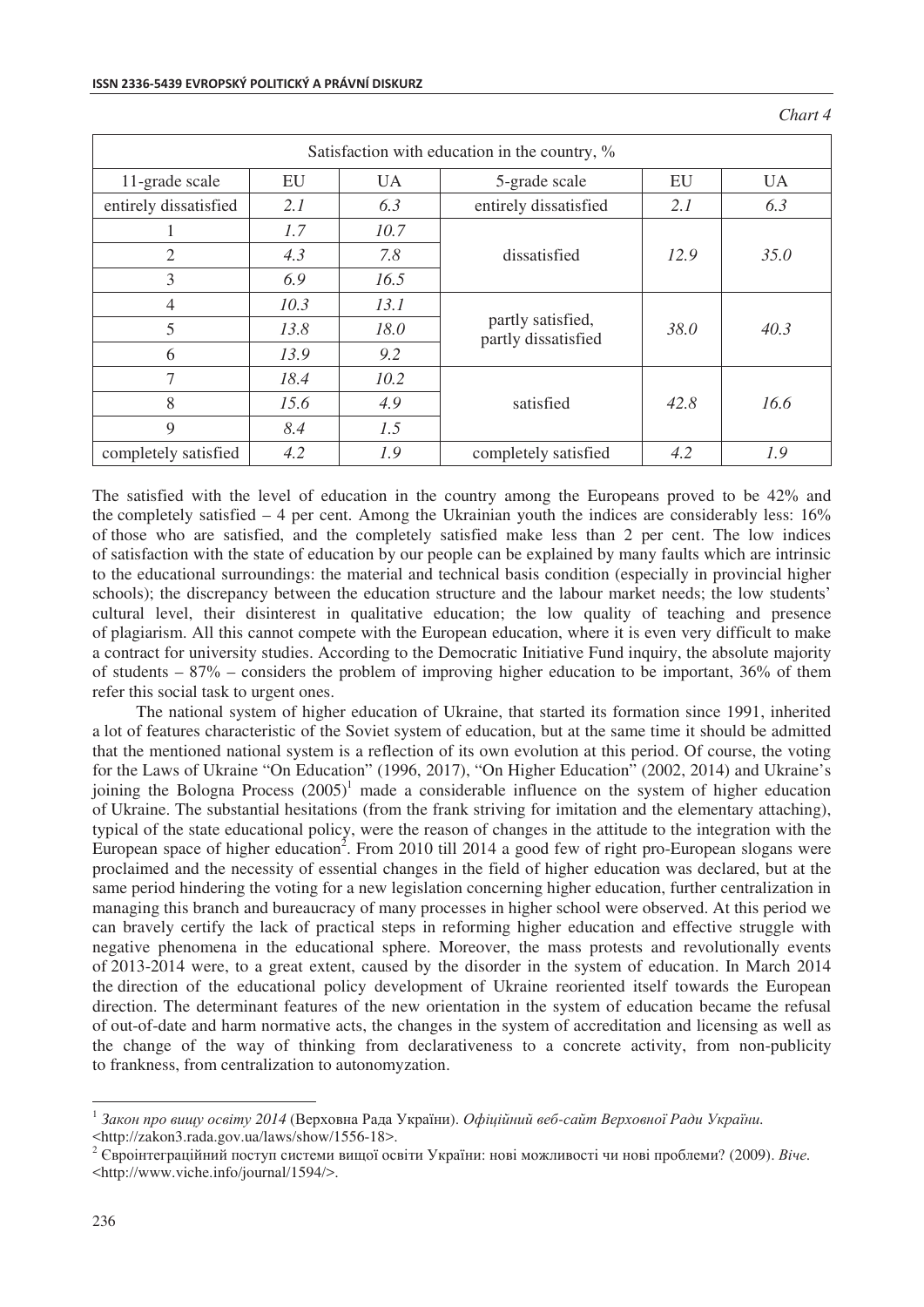**Trust in the country's parliament.** According to the survey, carried out by the Democracy Initiatives Fund by the end of 2016, the balance of trust in the government among the Ukrainian population makes 55%. But during the last three years the complete distrust level increased from 28% to 36% (through it should be mentioned that in 2015 the number of respondents, who distrusted the government, formed 40%) among the adult population of Ukraine in general.

| 17 H |  |
|------|--|
|      |  |

| Trust in the country's parliament, % |      |           |                                      |      |           |
|--------------------------------------|------|-----------|--------------------------------------|------|-----------|
| 11-grade scale                       | EU   | <b>UA</b> | 5-grade scale                        | EU   | <b>UA</b> |
| I don't trust at all                 | 8.8  | 37.9      | I don't trust at all                 | 8.8  | 37.9      |
|                                      | 4.3  | 17.0      |                                      |      |           |
| $\overline{2}$                       | 7.2  | 14.1      | I don't trust                        | 21.4 | 43.7      |
| 3                                    | 9.9  | 12.6      |                                      |      |           |
| $\overline{4}$                       | 10.8 | 8.7       |                                      |      |           |
| 5                                    | 17.5 | 6.8       | both I trust and don't trust<br>42.1 |      | 16.0      |
| 6                                    | 13.8 | 0.5       |                                      |      |           |
| 7                                    | 14.1 | 1.9       |                                      |      |           |
| 8                                    | 8.9  | 0.0       | I trust                              | 25.9 | 1.9       |
| 9                                    | 2.9  | 0.0       |                                      |      |           |
| I trust completely                   | 1.8  | 0.5       | I trust completely                   | 1.8  | 0.5       |

Concerning the issue of the youth's trust in the country's parliament, the results of our research showed the following (Chart 5). The high indices of just the Ukrainian youth's distrust in the parliament are sufficiently expected – 43% do not trust in it and 37% do not trust in it at all, while among the European youth these indices make 21% and 8% respectively. However, to our mind, one should pay attention to the *index of uncertainty* – 42% of the polled Europeans expressed both trust and distrust, while there were 16% among the Ukrainian young people. A quarter of the respondents from the EU countries (25%) trust in their own parliament, and only 2 per cent – from Ukraine. The difference between the respondents from Ukraine and the EU countries, who expressed complete trust in the country's parliament, is not statistically significant.

# **Conclusions**

1. The indices, characterizing satisfaction or dissatisfaction with life as a whole both in Ukraine and in the EU, are practically analogical, which affirm the constancy of the number of the representatives of marginality (perhaps, the marginal character of perceiving life) both in the EU (0.5% of the entirely dissatisfied and 12.9% of the completely satisfied) and in Ukraine (1% of the entirely dissatisfied and 10.2% of the completely satisfied). The one-and-a-half advantage of the EU concerning the sooner satisfied and the double advantage of Ukraine concerning the sooner dissatisfied look quite natural (taking into account the standard of living and opportunities.

2. 73.3% of the entirely dissatisfied and the dissatisfied with the national government in Ukraine and, in fact, the same 72% of the dissatisfied and the sooner dissatisfied in the EU affirm both critical attitude and impartiality of the young respondents.

3. In fact, the mirror advantage of the EU concerning the satisfied and completely satisfied with the state of education (42.8% in the EU against 16.6% in Ukraine) and the dissatisfied and the entirely dissatisfied with the state of education in the country (35.0% in Ukraine against 12.9% in the EU) affirms high requirements of young Ukrainians to the institution of education.

4. The critically high level of distrust in the country's parliament among the youth of Ukraine (37.9% do not trust at all and 43.7% do not trust) has no sense to compare the EU and Ukraine according to this index.

Summing up, we will point out that at this stage our country is not ready for a valuable integration with the European association, but the critical attitude of the respondents in assessing the institutions affirms some level of the formation of conceptions concerning the fact what our country should be to meet the criteria of a democratic European power.